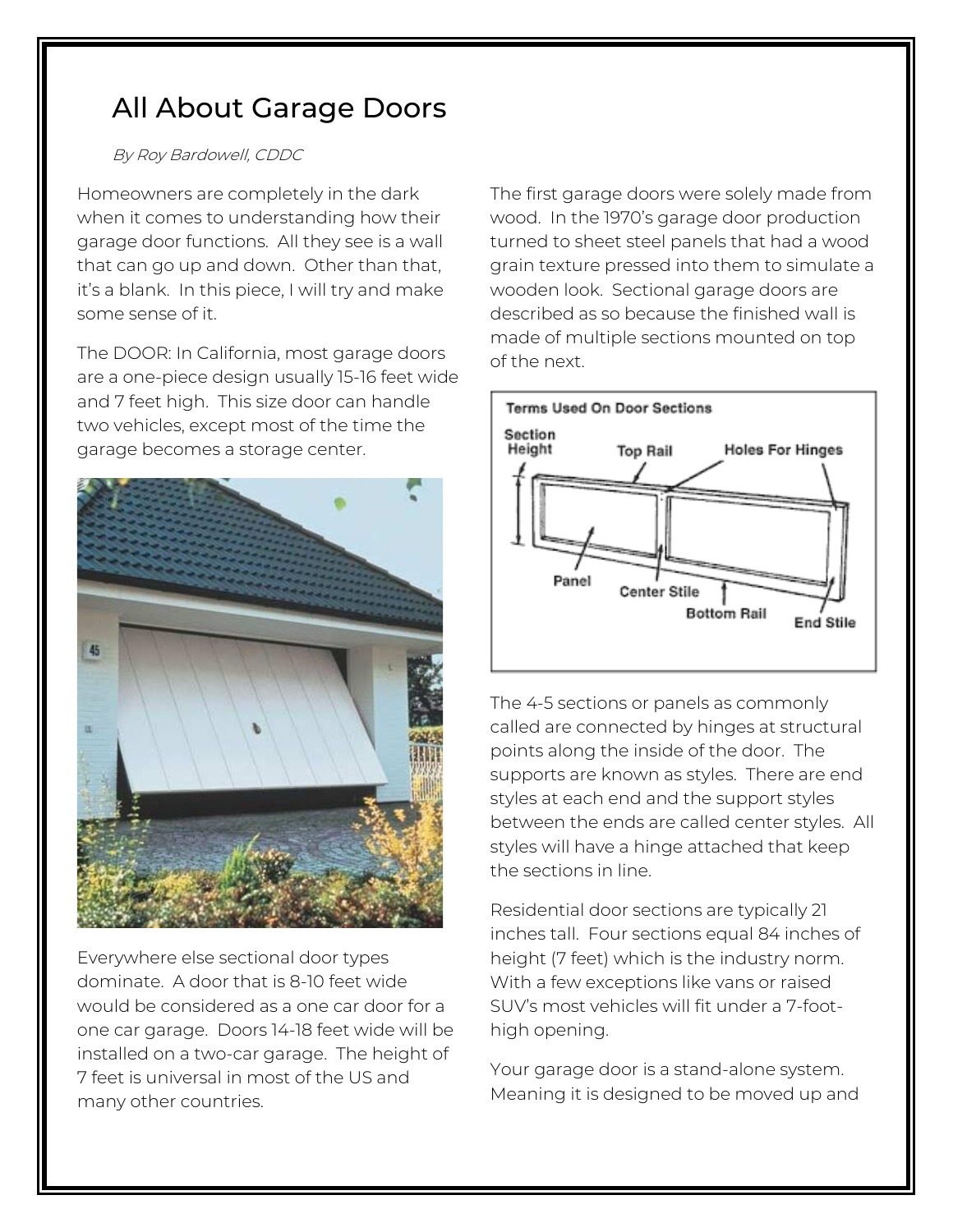down manually. When a door is experiencing problems, it will be difficult to move using one hand. Many times, a homeowner will not consider the counterbalancing system has faulted and will purchase a motor operator to compensate for the broken door. Pure & Simple; If you can't lift a door manually neither will the motor. If you could find the strongest motor and install it, weaker components will soon fail. The best course of action when having a garage door problem, is to bring in garage door experts to repair the faulted parts.



Commercial garage doors are always sold in two-foot increments. On commercial buildings the main height requirement is usually 12 or 14 feet high which will allow a semi-truck and trailer to slide underneath. Manufacturers of commercial door sections make the panels 2 feet tall for simple calculations. A 12 or 14-foot-high door needs 6 or 7 two-foot sections respectively and so on. A 20-foot-high door will need 10 sections.

Residential doors are calculated in 3-inch increments and can be manufactured in any width. By manufacturing panels 18 and 21 inches tall, you can configure sections to meet nearly any door height. A door frame that is 6 foot 6 inches high (78 inches), would need two 18 inch and two 21-inch-tall sections which equals 78 inches of height.

The panels are designed to interface seamlessly. So there are options for different door heights simply by configuring other panel heights. 7-foot-6inches or an 8-foothigh garage door are optional. In that case the builder must be aware in advance so he can provide the higher frame work and ceiling height.



I have had questions on how to install a higher door after the final construction, but it is only possible if there is enough head room and back room. If you have the room, then another section or two may be added or replaced to give you the desired effect. I don't recommend trying this yourself. There are too many safety variables with the counterbalancing springs that only a door guy could figure out and has the special tools to install a special sized garage door.

If your vehicle is too high to go into your garage, better get ready to move, purchase a lower vehicle, or get used to parking outside. I know one case where a guy excavated the garage floor to make 8 more inches, just so his raised pick-up truck could fit. The cost was out of this world and was useless because he soon sold the truck and changed it for a lower height pick-up truck.

Purchasing a home without ample room for your car in the garage is surely bad planning. Measure your vehicle length first before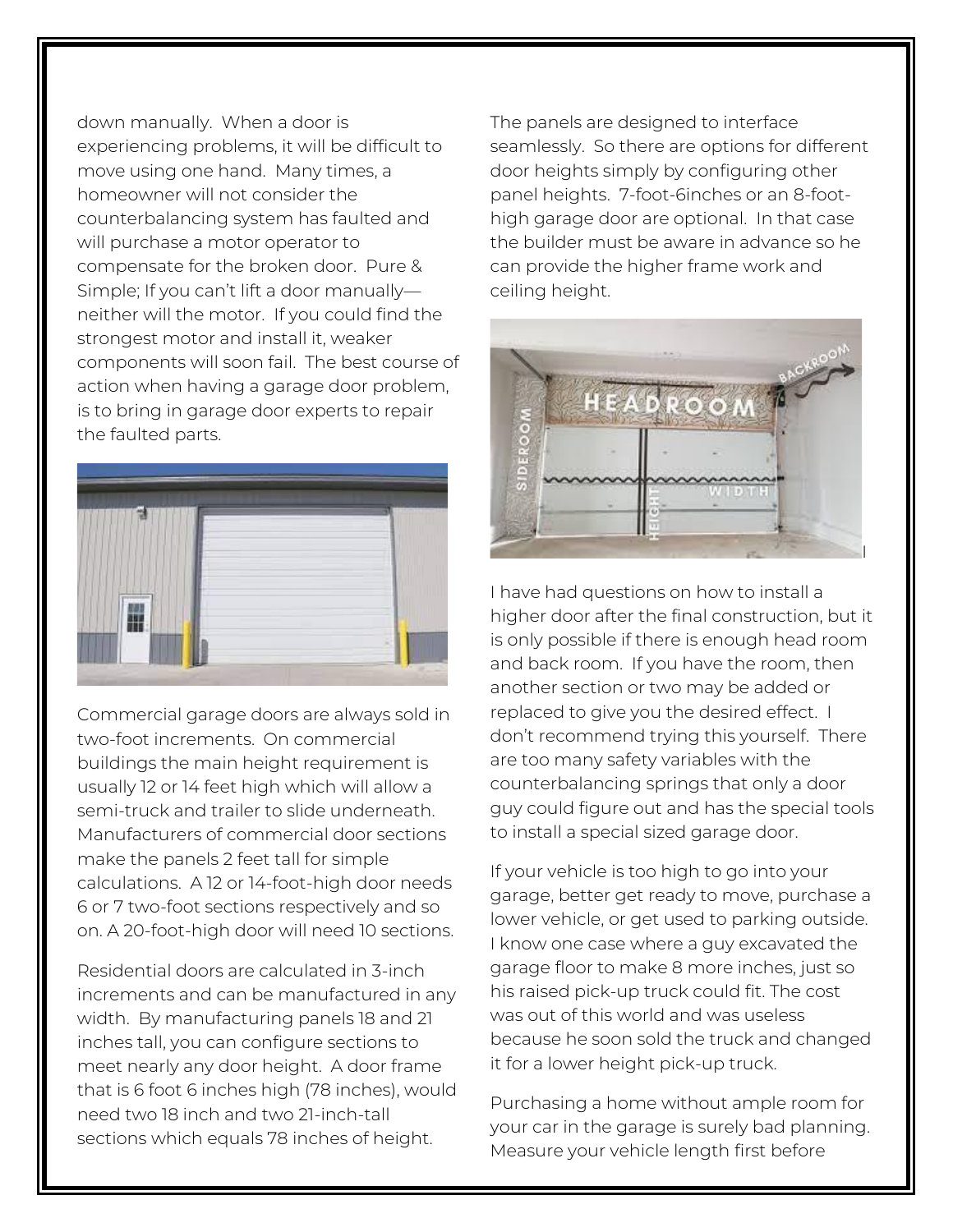searching for homes. Most builders today provide a 7-foot-high opening for the garage and will allow for 20 feet of depth. I have also saw a few ads where a builder is promoting a 7 foot-6-inch-high door. Even a standard pick-up truck will fit under a standard sized high door of 7 feet.



A garage depth is usually just around 20 feet deep, but if you bought a truck with a raised suspension, you will need 7 feet- 6 inches or higher frame height. Extended vehicles will need over 20 feet of depth. Actually, most two car garages will have a floor size of 20x 20 feet, which will provide 400 square feet of flooring. In this case your door will have likely have 5 sections instead of the usual four sections found on 7-foot-high doors.

Most doors will compose of three different section types. You will have a bottom section, 2 or 3 intermediate sections, and then finally the top section. It is important to be aware all three section types will be different and cannot be interchanged. Only the 2 or 3 intermediate sections will be alike and can be juggled if needed. Other steel items will be the bottom and top brackets that also hold rollers seen in the doors four corners.

DOOR HARDWARE: Either way, all the sections will be linked by hinges. On the sides of the inside of the door the hinges will

hold ten to twelve 2-inch rollers that guide and glide the sections through the steel tracks. the hinges on the end styles will be numbered 1- 4. Each numbered hinge will be different. On commercial doors the numbered hinges can go all the way to #11. The steel hinges can come in thicker gauges for when heavier sections must be employed. Thicker hinges like 14 gauge will outlast the door itself.



The TRACKS: The residential steel tracks come in three configurations. Ten, Twelve, and 15-inch radius. For extreme cases when there is a very low ceiling, a low headroom track (LHR) will be required. This type of track will flip a door back faster and with less headroom than is usually required. The radius dictates how high and close to the ceiling the door will go when opened.



Commercial door tracks come in higher radius configurations, so the heavier sections will flow more easily. Heavier doors will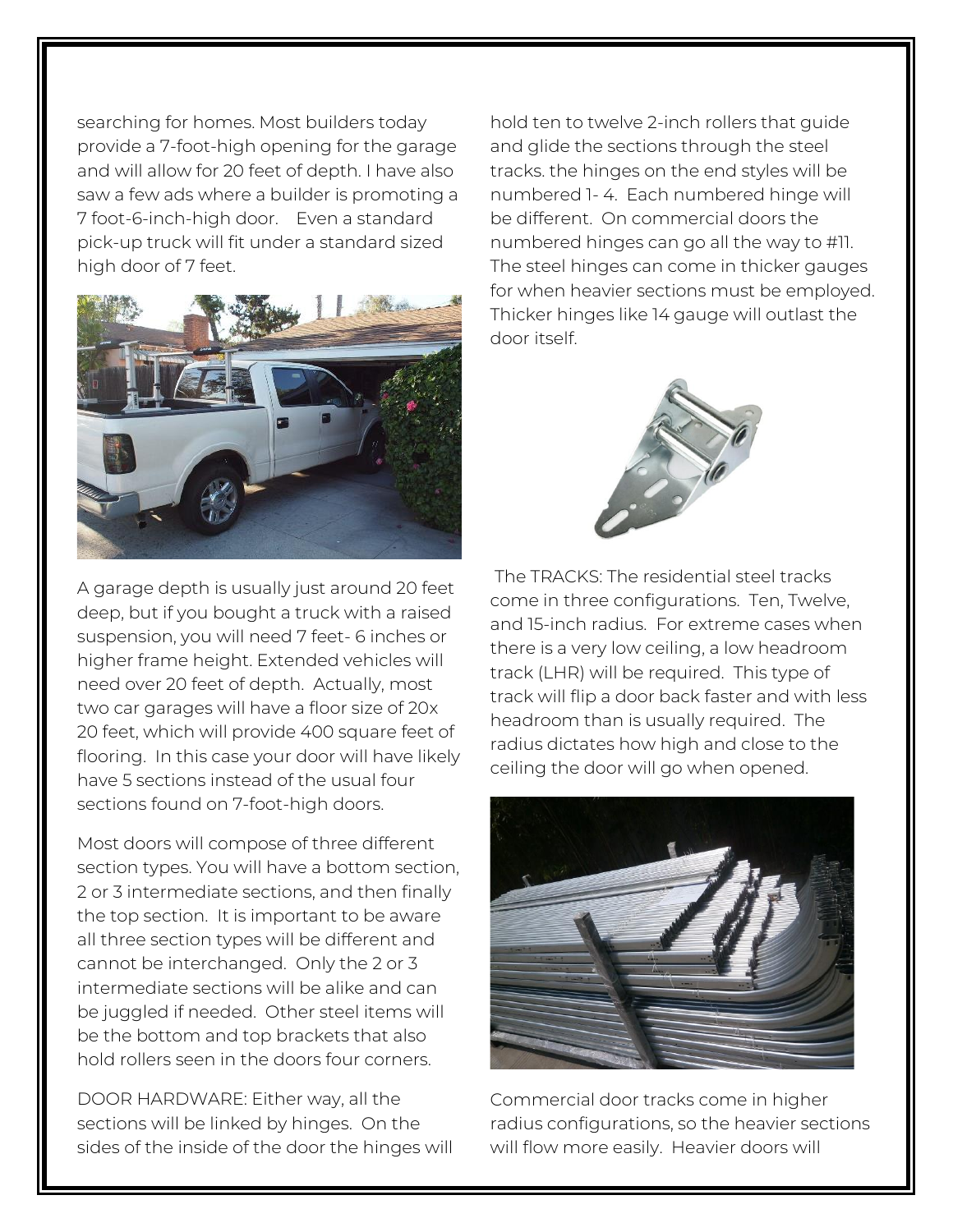require a thicker stronger track. The option to purchase 2-inch commercial track is available, but if you want the ultimate strength, 3-inch commercial track is optional at a higher cost.

A door will roll through the higher radius tracks (15" +) more easily and with less resistance. Less resistance also means less stress and plying on the hinges. Hinges under more stress will loosen, bend, and eventually fracture. If your hinges are wearing out or breaking, you will need a heavier gauge going forward. If you try and replace a hinge, check for the hinge number stamped on the lower half of the hinge. The hinges with the rollers inserted will be numbered. 1-5. The number 1 hinge will be between the bottom and next intermediate section. You should never replace a numbered hinge with an incorrect number or your door may have too much space between the door and outside weather seal. On the other hand, the wrong number hinge will project the door toward the frame causing the door to bind and drag on the weather seal.



SPRINGS: Many doors on the east coast will employ extension type springs because they are mostly manufactured east of the Mississippi River. Torsion springs are the latest equipment available to lift a garage door and also has safer attributes. Either spring is carefully calculated and is

responsible for lifting the garage door from the ground and successfully hold the door open. That's right! It's the springs that lift a door—not the motor operator.

After that, #2, #3, hinges are normal and the optional #4 or #5 hinges going upwards if you have a door that is higher than 7-foot. Besides the counter-balancing springs, the hinges and rollers play a huge roll in garage door performance. If you have a noisy door, you can do wonders by spraying silicon lubricant on the hinges. Other than that, it is also a good idea to periodically replace the rollers. Rollers that wear-out can become dangerous because they can slip out from the track when the full weight of the door is fully open. I guess I don't need to explain; you don't want a 300-pound wall to fall from the ceiling onto your car or a pet or family member. This is not fear-mongering. This condition has happened many times when a garage door went a long time without maintenance.



MOTOR-OPERATOR: The best convenience you can give yourself is by having an operator installed on your door. Motor operators when set up correctly can have the added benefit of extending the life of your door and its hardware by controlling the speed of the door. Like I mentioned earlier, it's not the operator that lifts the door—it's